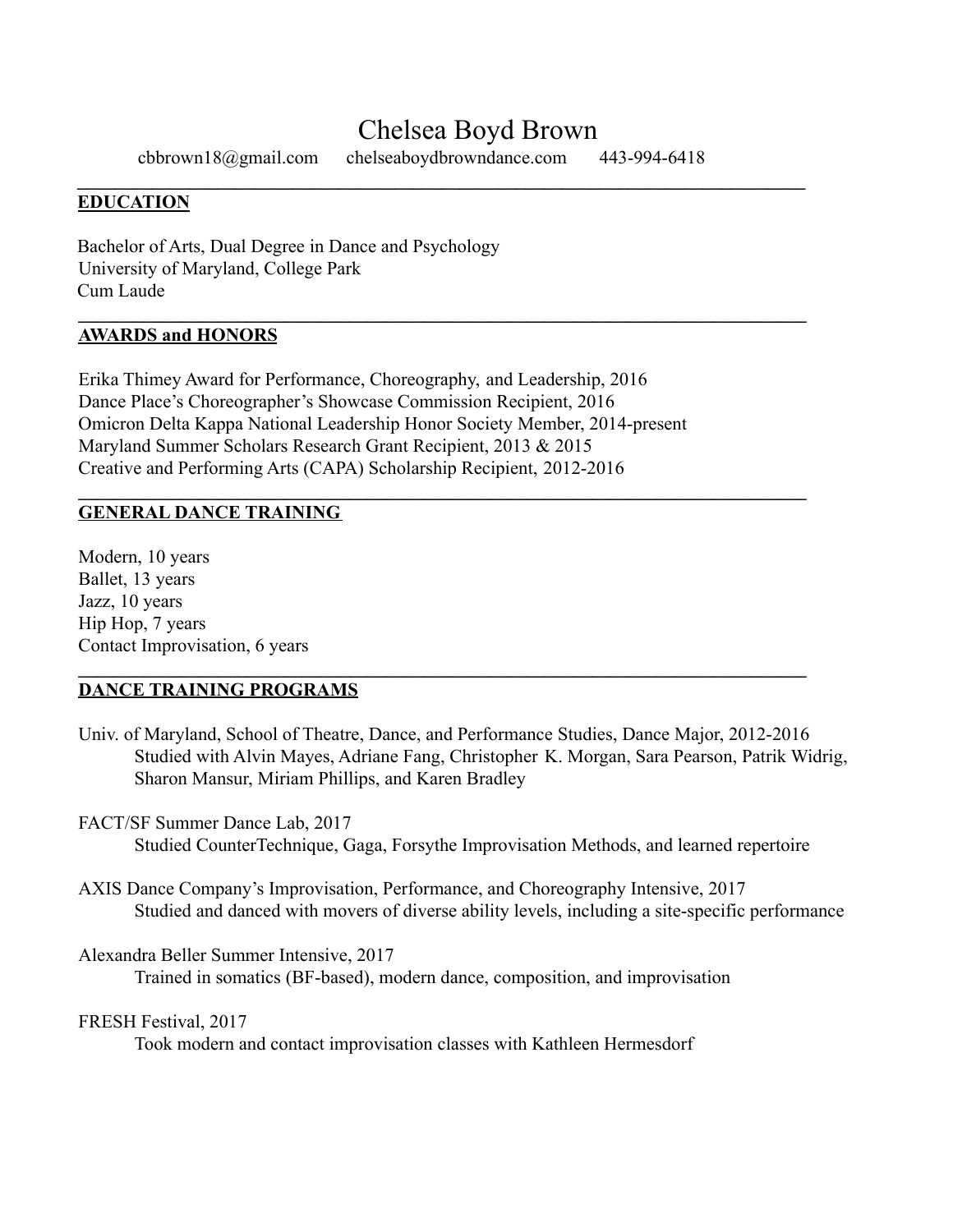ODC Beyond Technique, 2016

Trained in ballet, modern, improvisation, tap, composition, and performed repertoire

Earthdance Improvisation in Performance, 2015 & 2016 Studied with Chris Aiken and Angie Houser

Bates Dance Festival Professional Training Program, 2014 & 2015 Trained with Kathleen Hermesdorf, Shonach Mirk Robles, Robbie Cook, Chris Aiken, Jenn Nugent, and Rennie Harris

 $\mathcal{L}_\mathcal{L} = \{ \mathcal{L}_\mathcal{L} = \{ \mathcal{L}_\mathcal{L} = \{ \mathcal{L}_\mathcal{L} = \{ \mathcal{L}_\mathcal{L} = \{ \mathcal{L}_\mathcal{L} = \{ \mathcal{L}_\mathcal{L} = \{ \mathcal{L}_\mathcal{L} = \{ \mathcal{L}_\mathcal{L} = \{ \mathcal{L}_\mathcal{L} = \{ \mathcal{L}_\mathcal{L} = \{ \mathcal{L}_\mathcal{L} = \{ \mathcal{L}_\mathcal{L} = \{ \mathcal{L}_\mathcal{L} = \{ \mathcal{L}_\mathcal{$ 

# **DANCE TEACHING EXPERIENCE**

### **RoCo Dance & Fitness, 2018-2021**

- Directed student company, FX in Motion from 2020-2021
- Directed, Choreographed, Filmed and Edited a dance film with FX in Motion
- Taught children and teen intermediate and advanced contemporary dance classes
- Choreographed 5 individual recital pieces per 6-month semester
- Collaboratively choreographed an evening-length work

### **Brisbane Dance Workshop, 2017-2019**

- Taught beginner, intermediate, advanced ballet classes and adult ballet classes
- Choreographed recital dances

# **Lamorinda Performing Academy, 2017-2019**

• Choreographed and Assistant Directed musical theater performances at two public schools

# **Shawl-Anderson Dance Center, 2017-present**

• Substitute teaching teen beginning and intermediate modern classes, as well as adult beginning modern classes that incorporate Bartenieff Fundamentals, improvisation, and choreography

# **Aspire Public Charter Schools, 2017**

• Built a curriculum and taught an after-school movement exploration program to students K-5

# **Anne Arundel County Public School's Performing & Visual Arts Magnet Program, 2015-2017**

- Fostered a laboratory-like studio setting for students to learn and explore a wide variety of genres: Modern, Acrobatics, Hip Hop, Bollywood, Partnering, Composition, and Improvisation
- Instructed dance, film, and writing classes on collaborative projects exploring social justice
- Built a curriculum that included space to adjust to fit the needs of the students

# **Dance/Movement Therapy at the Spanish Education Development Center, July 2015**

- Created and taught a Dance/Movement Therapy program for bilingual preschool students from low-socioeconomic status families
- Case Study: implemented Dance Therapy interventions and games for two individual students with developmental and social disorders by focusing on self-regulation, musicality, bodily awareness, and nonverbal communication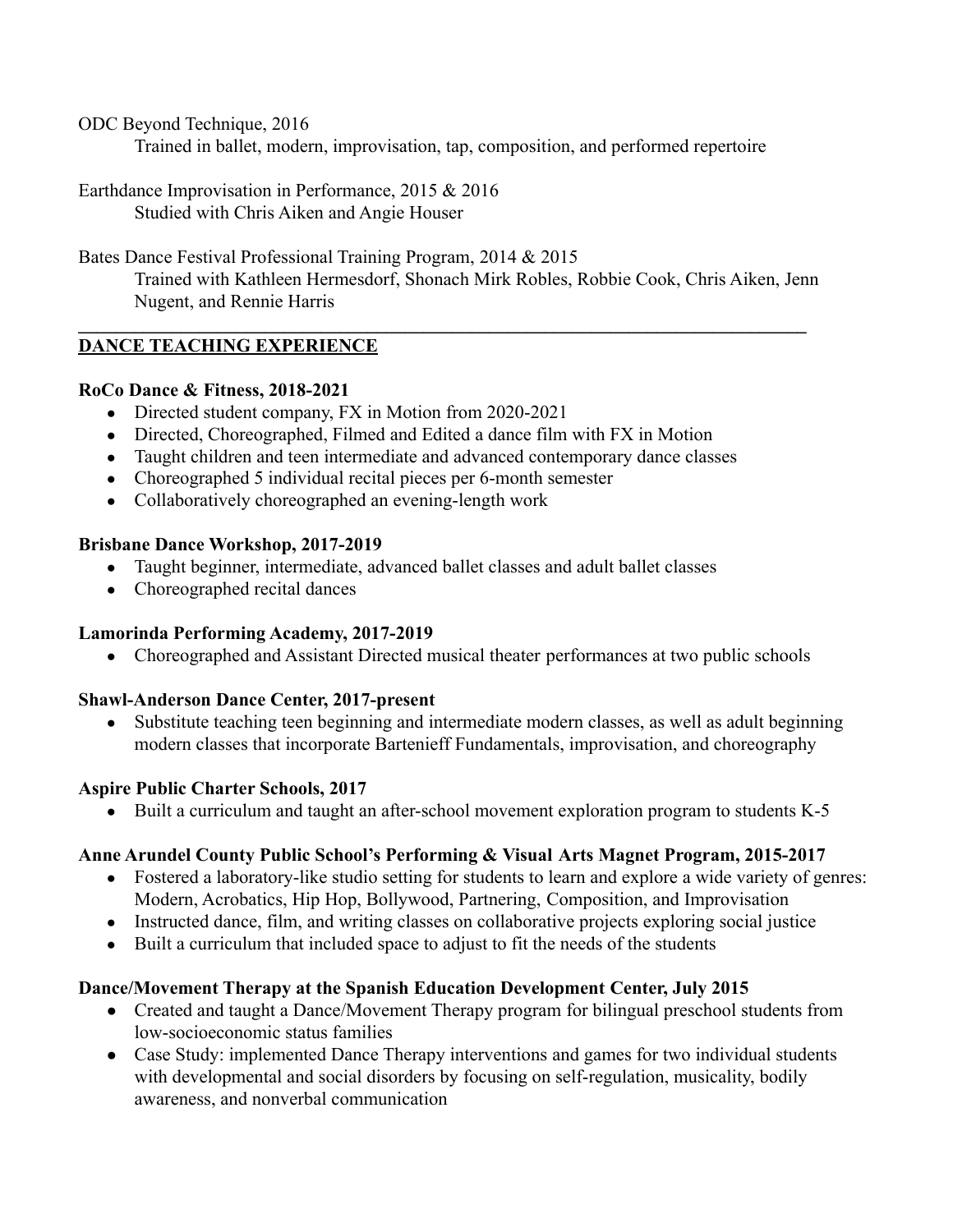### **CHOREOGRAPHY EXPERIENCE**

#### **Maryland**

*abun[dance],* site-specific dance and music performance combining art, sustainability, and community

 $\mathcal{L}_\mathcal{L} = \{ \mathcal{L}_\mathcal{L} = \{ \mathcal{L}_\mathcal{L} = \{ \mathcal{L}_\mathcal{L} = \{ \mathcal{L}_\mathcal{L} = \{ \mathcal{L}_\mathcal{L} = \{ \mathcal{L}_\mathcal{L} = \{ \mathcal{L}_\mathcal{L} = \{ \mathcal{L}_\mathcal{L} = \{ \mathcal{L}_\mathcal{L} = \{ \mathcal{L}_\mathcal{L} = \{ \mathcal{L}_\mathcal{L} = \{ \mathcal{L}_\mathcal{L} = \{ \mathcal{L}_\mathcal{L} = \{ \mathcal{L}_\mathcal{$ 

### **Washington, D.C.**

*Glass,* commissioned for Dance Place's New Releases Choreographer's Showcase, 2016 *If Only I Knew,* co-choreographed duet with Bethany Disque, 2014 performed at the National American College Dance Festival at the John F. Kennedy Center

#### **University of Maryland**

*M42*, self-choreographed solo for University of Maryland (UMD) Undergraduate Showcase, 2016 *My Something,* self-choreographed solo, 2014-2015 *The Lost World,* main stage play at UMD, Assistant Choreographer to Adriane Fang, 2015 *Let me in. Let me out.,* co-choreographed with Dance MFA student, Sinclair Ogaga Emoghene, 2014 U*nraveling: Discovering the Interconnection Between Science, Art, and Religion* Maryland Summer Scholars Research Project, 2013

 $\mathcal{L}_\mathcal{L} = \{ \mathcal{L}_\mathcal{L} = \{ \mathcal{L}_\mathcal{L} = \{ \mathcal{L}_\mathcal{L} = \{ \mathcal{L}_\mathcal{L} = \{ \mathcal{L}_\mathcal{L} = \{ \mathcal{L}_\mathcal{L} = \{ \mathcal{L}_\mathcal{L} = \{ \mathcal{L}_\mathcal{L} = \{ \mathcal{L}_\mathcal{L} = \{ \mathcal{L}_\mathcal{L} = \{ \mathcal{L}_\mathcal{L} = \{ \mathcal{L}_\mathcal{L} = \{ \mathcal{L}_\mathcal{L} = \{ \mathcal{L}_\mathcal{$ 

Phunktions Hip Hop Dance Company co-director and choreographer, 2013-2014

#### **PERFORMANCE EXPERIENCE**

#### **San Francisco/Bay Area:**

### **Nommensen Dance, 2019 & 2020**

*Upwelling* performed at Dance Mission Theater *Beacon* performed at Works in the Works *Upwelling* performed at Vetiver Oakland

#### **pateldanceworks, 2018 & 2019**

*divisions the empire has sown* performed at Finnish Hall *all the things we'll never be* performed at SAFEhouse

#### **West Edge Opera, 2019**

*Orfeo and Euridice* a queer re-imaging of the original opera, choreographed by KJ Dahlaw

#### **UnrulybodyTanztheater, 2019**

Performed at Joe Goode Annex in West Wave Dance Festival

#### **Cat Call Choir, 2018 & 2019**

*Nevertheless,* performed at Counterpulse and Z Space

#### **Molly Rose-William Dance Company, 2018**

*Social Movement,* an improvised evening-length work performed at Shawl-Anderson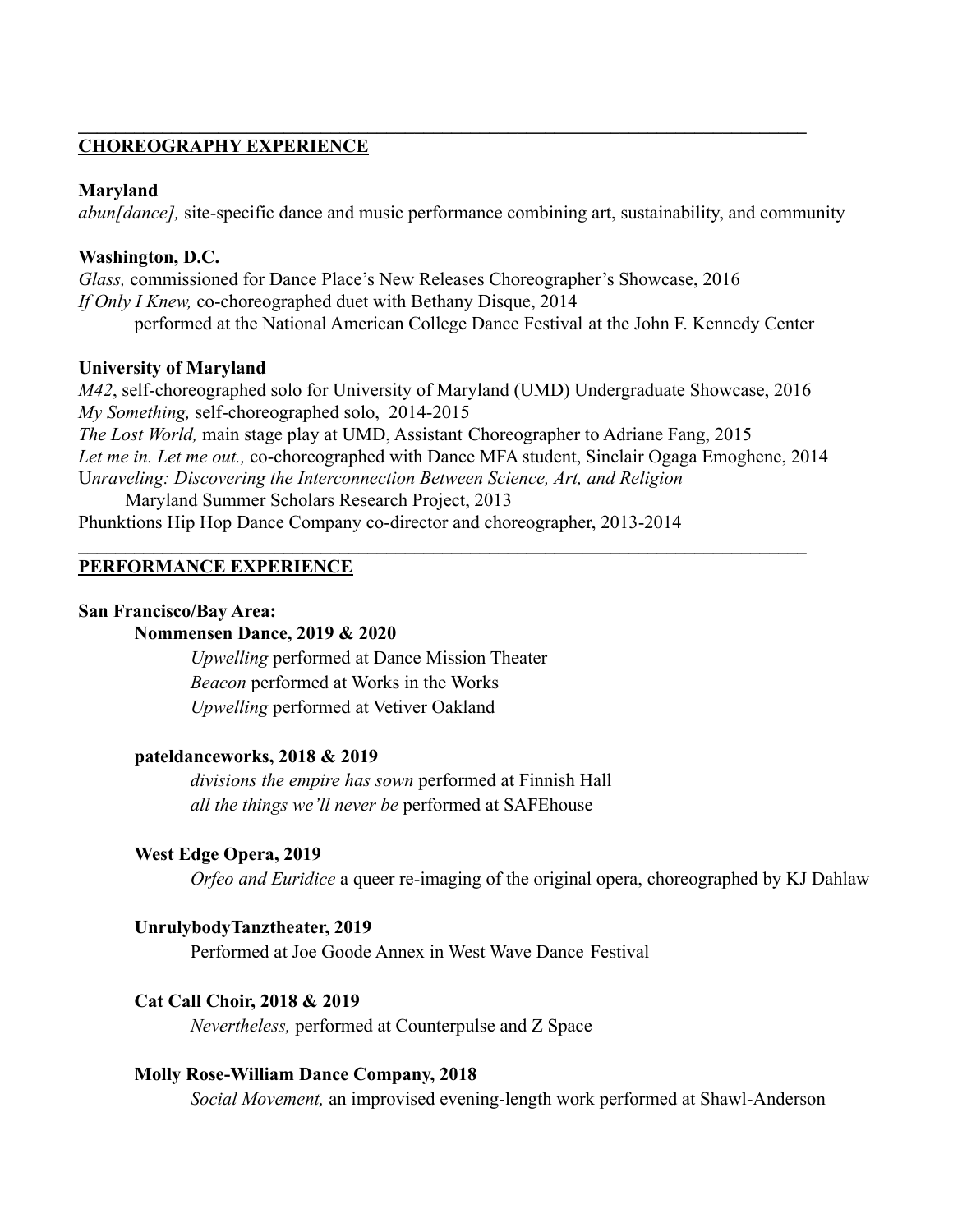#### Dance Center

#### **Old Yellow House Awareness Institute, 2017**

*Treehouse,* site-specific trio, collaboratively choreographed

# **Show & Tell, 2017**

*Untitled,* self-choreographed solo performed at community engagement venue

### **Tijuana, Mexico:**

#### **Current Collective, 2018**

*Current* co-choreographed and performed in 4x4 Semi-finals presented by Lux Boreal Compañía de Danza

#### **Washington, D.C.:**

John F. Kennedy Center Local Artist Commission, 2016 *Skirt the Wall,* performed with Heart Stück Bernie Orange Grove Dances, 2016 *Un Castell Built for Two,* choreographed by Colette Krogol and Matt Reeves VelocityDC Dance Festival, 2016 *Teetering,* choreographed by Christopher K. Morgan Dance Place Choreographer's Showcase *My Something,* self-choreographed solo, 2015 *Glass* commissioned work, 2016 31st Annual Choreographers' Showcase, 2014 *If Only I Knew,* co-choreographed with Bethany Disque

#### **University of Maryland:**

Re-Imagining Irmgard Bartenieff's work with Susan Wiesner *Chinese Ballad,* from 1927 University of Maryland Opera Studio, 2017 *An Orpheus Adventure,* Corps de Ballet member Clarice Smith Performing Arts Donor Luncheon, 2015 *Sharing Atoms with the Stars,* self-choreographed solo for Clarice and Michelle Smith PearsonWidrig DanceTheater, 2015 *rapture,* choreographed by Sara Pearson and Patrik Widrig

 $\mathcal{L}_\mathcal{L} = \{ \mathcal{L}_\mathcal{L} = \{ \mathcal{L}_\mathcal{L} = \{ \mathcal{L}_\mathcal{L} = \{ \mathcal{L}_\mathcal{L} = \{ \mathcal{L}_\mathcal{L} = \{ \mathcal{L}_\mathcal{L} = \{ \mathcal{L}_\mathcal{L} = \{ \mathcal{L}_\mathcal{L} = \{ \mathcal{L}_\mathcal{L} = \{ \mathcal{L}_\mathcal{L} = \{ \mathcal{L}_\mathcal{L} = \{ \mathcal{L}_\mathcal{L} = \{ \mathcal{L}_\mathcal{L} = \{ \mathcal{L}_\mathcal{$ 

MFA Dance Concert, 2014 *Pleated,* choreographed by Dance MFA candidate, Stephanie Miracle

#### **New York City:**

PearsonWidrig DanceTheater, 2014 *A Curious Invasion,* choreographed by Sara Pearson and Patrik Widrig Sparks Dance Collective in New York City, 2014 *If Only I Knew,* co-choreographed with Bethany Disque